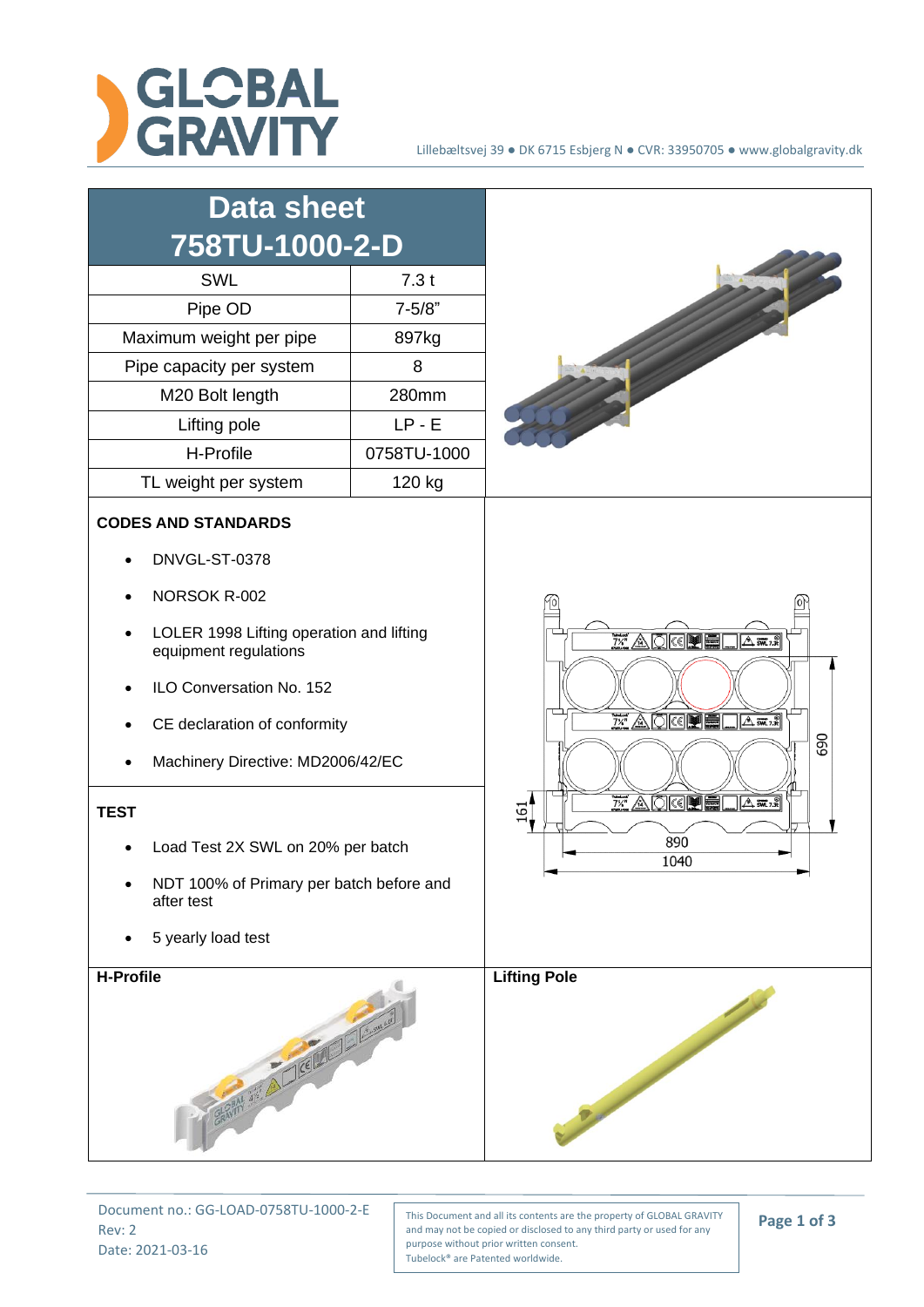

## Lillebæltsvej 39 ● DK 6715 Esbjerg N ● CVR: 33950705 ● www.globalgravity.dk

## **Stacking**

| Sketch | Systems<br>Stacked | Height<br>(mm) | Joints | Supported | <b>Truck</b> | <b>Boat</b> | Rig | Yard |  |
|--------|--------------------|----------------|--------|-----------|--------------|-------------|-----|------|--|
| n      |                    | 690            |        |           | x            | x           | v   | x    |  |
| в      |                    | 1320           | 16     |           |              |             |     |      |  |
|        |                    | 1950           | 24     |           | х            | ⋏           |     | х    |  |
|        |                    | 2590           | 32     |           |              |             |     | x    |  |
|        |                    | 3220           | 40     |           |              |             |     | х    |  |
|        |                    | 3850           | 48     |           |              |             |     |      |  |
|        |                    |                |        |           |              |             |     |      |  |

(x): Depending on Truck set-up and regulation



**A B C**

Document no.: GG-LOAD-0758TU-1000-2-E Rev: 2 Date: 2021-03-16

This Document and all its contents are the property of GLOBAL GRAVITY and may not be copied or disclosed to any third party or used for any purpose without prior written consent. Tubelock® are Patented worldwide.